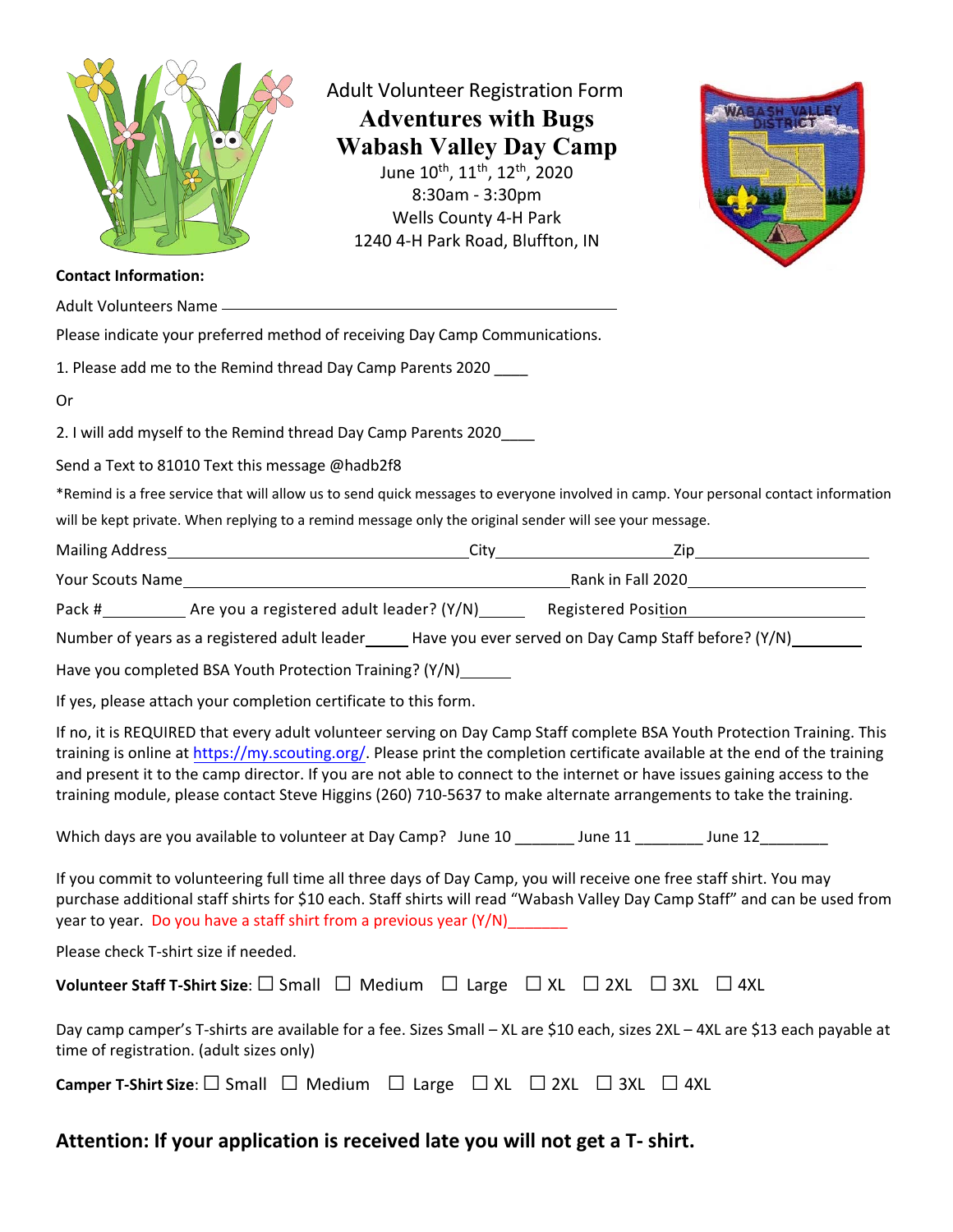**Camp Assignments:** Again this year, Tigers, Wolves, Bears, Webelos, and Arrow of Light Scouts will be assigned to individual sub-camps, where they will do their crafts, games, and skills activities. Each sub-camp will then rotate through the shooting sports stations throughout the day. We need adult volunteers who can actively participate in the subcamps by planning and delivering the program. Duties will include helping Scouts with craft and skills projects, and playing games while keeping the Scouts engaged and active. Each sub-camp will need between 5 and 10 adult volunteers.

Please indicate the area you would like to help in.

□Tiger □Wolf □Bear □Webelos □Arrow of Light □Shooting Sports □Tot Lot □ Other

Please note, however, that the camp leadership may ask you to help in another area based on need and safety of all campers. Your flexibility in assignments is greatly appreciated.

NATIONAL RULES STATE that all Day Camp volunteers must attend an orientation session. Two sessions will be scheduled for dates prior to the beginning of camp. Dates, times, and place will be communicated when they become available. If you are unable to attend one of these orientations sessions, please contact Julie Reynolds (260) 849-9358.

Questions? Contact Steve Higgins (260) 710-5637 or steven.higgins@scouting.org.

Please give this Adult Volunteer application and any youth applications you have to your Cubmaster or Pack Camping Coordinator.

### Thank you for taking time to volunteer to spend time with you son and his friends. Volunteering at Day Camp is great fun and you will be creating life-long memories for you and your son!

**Tot Lot:** In order to make volunteering at Day Camp easier, we will again provide a child care (tot lot) area for adult staff members' younger children. The area will be staffed with at least one responsible adult over age 21 and several teenage helpers. The cost to have your child(ren) stay in tot lot is free! Optional camp t-shirts may be purchased for \$10. Please list the names and ages of the child(ren) that will be staying in tot lot. Also, please complete a General Information/Health History form for each child.

| Name of Child | Age | Optional Camp<br>T-shirt Size (\$10 ea) | Allergies or Restrictions |
|---------------|-----|-----------------------------------------|---------------------------|
|               |     |                                         |                           |
|               |     |                                         |                           |
|               |     |                                         |                           |

**TALENT RELEASE:** I hereby assign and grant to Anthony Wayne Area Council, Boy Scouts of America, Inc. (hereinafter, "Council") and its representatives, permission to use/publish any type of photograph/video picture(s), with or without sound, of myself while I am participating in any activity sponsored by said Council. I hereby release Council and its representatives from all liability from such use and publication, and authorize the reproduction, sale, copyright, exhibit, and broadcast of said presentations; and I specifically waive any right to compensation I may have for any of the foregoing.

**General Information/Health History (GI/HH):** Each camp participant must have the attached health information form completed and presented with this Day Camp Registration From, along with a copy of the front and back of your health insurance carrier card.

**MEDICAL AUTHORIZATION:** I, \_\_\_\_\_\_\_\_\_\_\_\_\_\_\_\_\_\_\_\_\_\_\_\_\_\_\_\_\_\_\_\_, hereby in the event of an emergency, give permission for the Camp Leader in Charge to hospitalize, secure proper anesthesia, or order injection or surgery for myself.

Signature: Date: Date: Date: Date: Date: Date: Date: Date: Date: Date: Date: Date: Date: Date: Date: Date: Date: Date: Date: Date: Date: Date: Date: Date: Date: Date: Date: Date: Date: Date: Date: Date: Date: Date: Date: D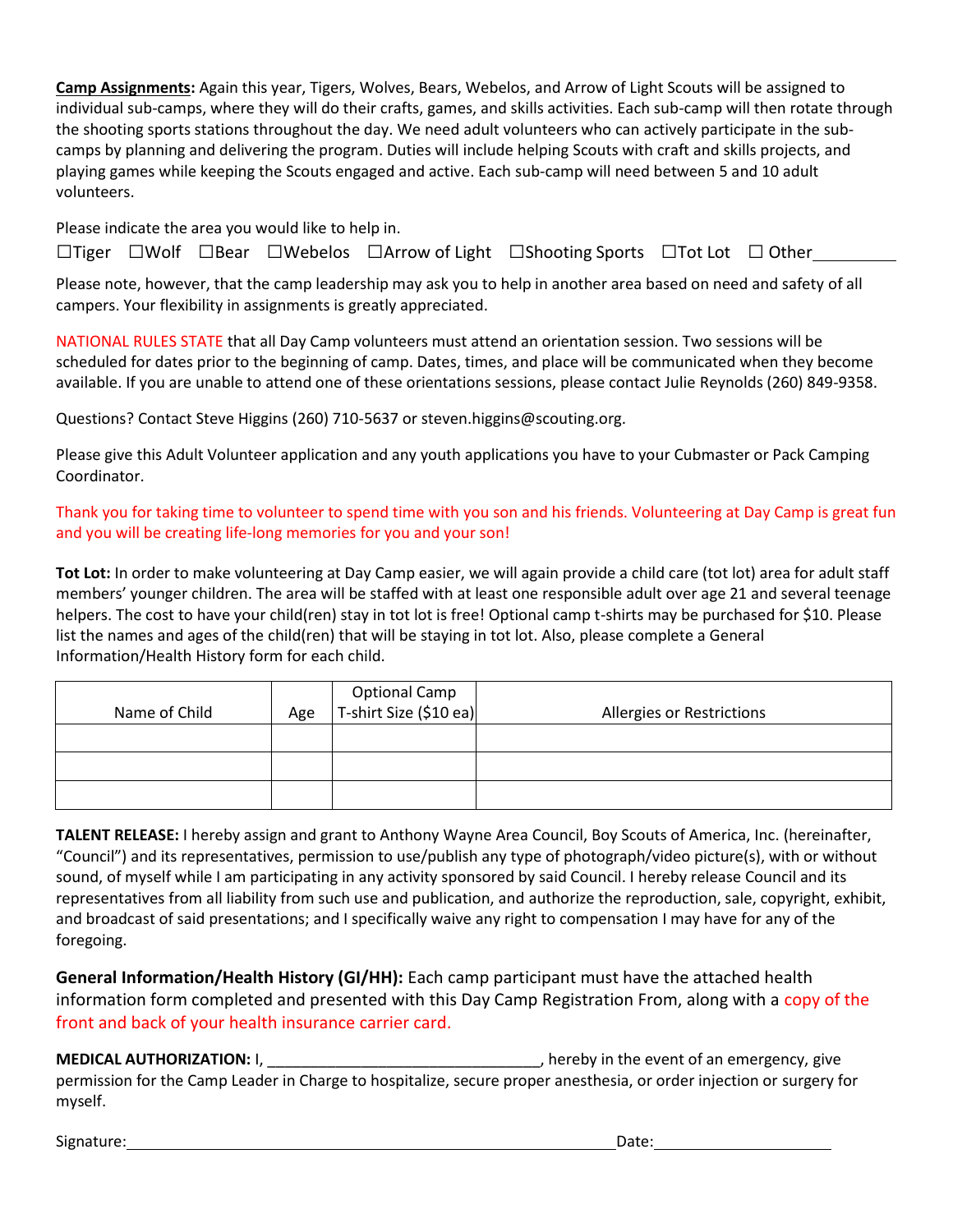# Allergies/Medications<br>Are you allergic to or do you have any adverse reaction to any of the following?

| Yes | No Allergies or Reactions | <b>Explain</b> | Yes <b>N</b> | No Allergies or Reactions | Explain |
|-----|---------------------------|----------------|--------------|---------------------------|---------|
|     | Medication                |                |              | Plants                    |         |
|     | Food                      |                |              | Insect bites/stings       |         |

**List all medications currently used, including any over-the-counter medications.**

□ CHECK HERE IF NO MEDICATIONS ARE ROUTINELY TAKEN. □ IF ADDITIONAL SPACE IS NEEDED, PLEASE

## **INDICATE ON A SEPARATE SHEET AND ATTACH.**

| Medication                                                                                                 | <b>Dose</b> | Frequency | Reason |  |  |
|------------------------------------------------------------------------------------------------------------|-------------|-----------|--------|--|--|
|                                                                                                            |             |           |        |  |  |
|                                                                                                            |             |           |        |  |  |
|                                                                                                            |             |           |        |  |  |
|                                                                                                            |             |           |        |  |  |
|                                                                                                            |             |           |        |  |  |
|                                                                                                            |             |           |        |  |  |
| $\Box$ vec<br>$\Box$ NO<br>Non proccription modication administration is authorized with those exceptions: |             |           |        |  |  |

\_\_\_\_\_\_\_\_\_\_\_\_\_\_\_\_\_\_\_\_\_\_\_\_\_\_\_\_\_\_\_\_\_\_\_\_\_\_\_\_\_\_\_\_\_\_\_\_\_\_\_\_\_\_\_\_\_\_\_\_\_\_\_\_\_\_\_\_\_\_\_ / \_\_\_\_\_\_\_\_\_\_\_\_\_\_\_\_\_\_\_\_\_\_\_\_\_\_\_\_\_\_\_\_\_\_\_\_\_\_\_\_\_\_\_\_\_\_\_\_\_\_\_\_\_\_\_\_\_\_\_\_\_\_\_\_\_\_\_\_\_\_\_

**YES NO** Non-prescription medication administration is authorized with these exceptions:

Administration of the above medications is approved for youth by:

**Parent/guardian signature MD/DO, NP , or PA signature (if your state requires signature)**

## Health History

Do you currently have or have you ever been treated for any of the following?

| Yes | <b>No</b> | Condition                                                                                                                                                                 | Explain                         |
|-----|-----------|---------------------------------------------------------------------------------------------------------------------------------------------------------------------------|---------------------------------|
|     |           | <b>Diabetes</b>                                                                                                                                                           | Last HbA1c percentage and date: |
|     |           | Hypertension (high blood pressure)                                                                                                                                        |                                 |
|     |           | Adult or congenital heart disease/heart attack/chest pain<br>(angina)/heart murmur/coronary artery disease. Any heart<br>surgery or procedure. Explain all "yes" answers. |                                 |
|     |           | Family history of heart disease or any sudden heart-<br>related death of a family member before age 50.                                                                   |                                 |
|     |           | Stroke/TIA                                                                                                                                                                |                                 |
|     |           | Asthma                                                                                                                                                                    | Last attack date:               |
|     |           | Lung/respiratory disease                                                                                                                                                  |                                 |
|     |           | COPD                                                                                                                                                                      |                                 |
|     |           | Ear/eyes/nose/sinus problems                                                                                                                                              |                                 |
|     |           | Muscular/skeletal condition/muscle or bone issues                                                                                                                         |                                 |
|     |           | Head injury/concussion                                                                                                                                                    |                                 |
|     |           | Altitude sickness                                                                                                                                                         |                                 |
|     |           | Psychiatric/psychological or emotional difficulties                                                                                                                       |                                 |
|     |           | Behavioral/neurological disorders                                                                                                                                         |                                 |
|     |           | Blood disorders/sickle cell disease                                                                                                                                       |                                 |
|     |           | Fainting spells and dizziness                                                                                                                                             |                                 |
|     |           | Kidney disease                                                                                                                                                            |                                 |
|     |           | <b>Seizures</b>                                                                                                                                                           | Last seizure date :             |
|     |           | Abdominal/stomach/digestive problems                                                                                                                                      |                                 |
|     |           | Thyroid disease                                                                                                                                                           |                                 |
|     |           | <b>Excessive fatique</b>                                                                                                                                                  |                                 |
|     |           | Obstructive sleep apnea/sleep disorders                                                                                                                                   | CPAP: Yes □ No □                |
|     |           | List all surgeries and hospitalizations                                                                                                                                   | Last surgery date:              |
|     |           | List any other medical conditions not covered above                                                                                                                       |                                 |